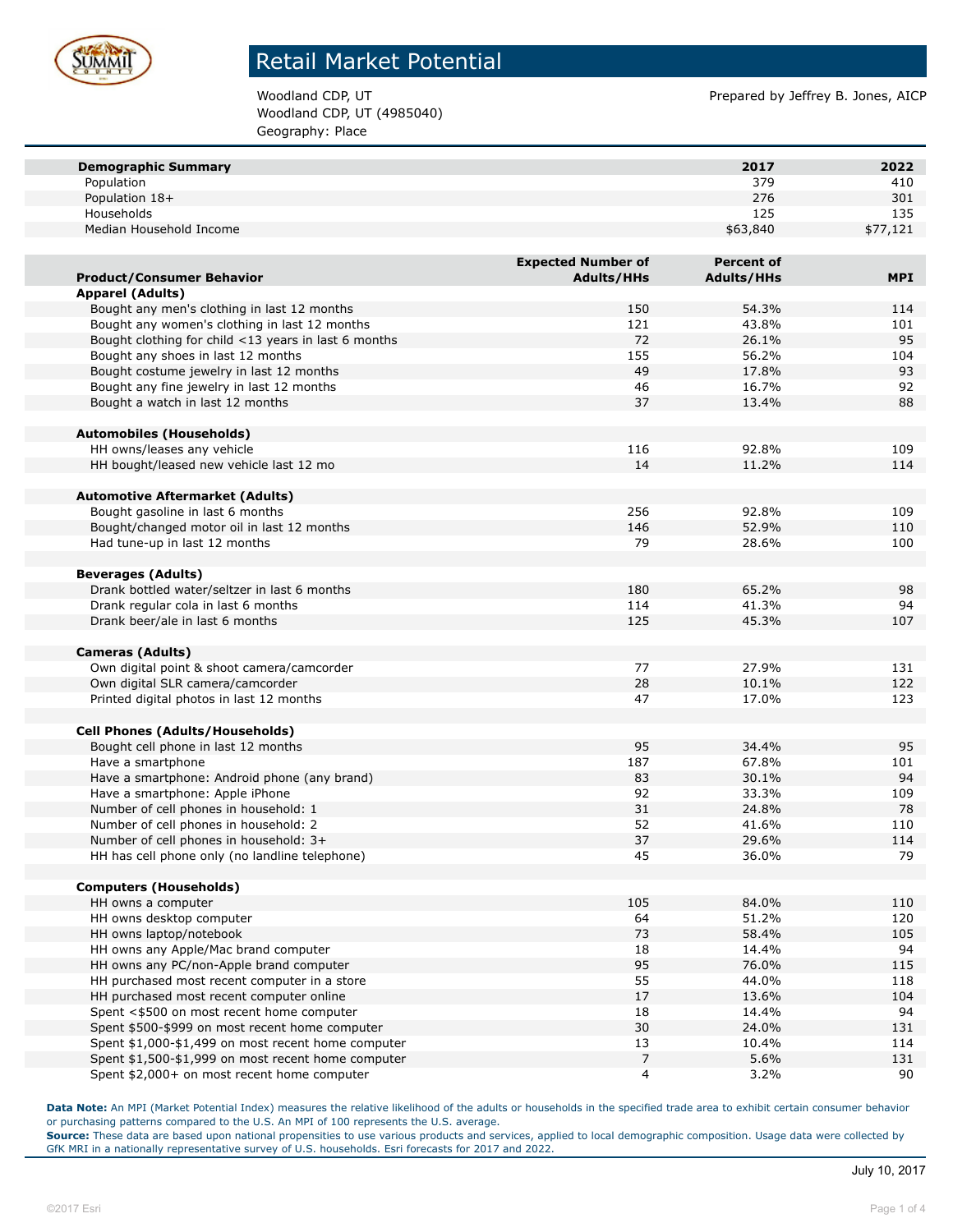

Woodland CDP, UT (4985040) Geography: Place

Woodland CDP, UT **Prepared by Jeffrey B. Jones, AICP** 

|                                                             | <b>Expected Number of</b> | <b>Percent of</b> |     |
|-------------------------------------------------------------|---------------------------|-------------------|-----|
| <b>Product/Consumer Behavior</b>                            | <b>Adults/HHs</b>         | <b>Adults/HHs</b> | MPI |
| <b>Convenience Stores (Adults)</b>                          |                           |                   |     |
| Shopped at convenience store in last 6 mos                  | 143                       | 51.8%             | 104 |
| Bought brewed coffee at convenience store in last 30 days   | 47                        | 17.0%             | 109 |
| Bought cigarettes at convenience store in last 30 days      | 32                        | 11.6%             | 96  |
| Bought gas at convenience store in last 30 days             | 116                       | 42.0%             | 124 |
| Spent at convenience store in last 30 days: <\$20           | 22                        | 8.0%              | 101 |
| Spent at convenience store in last 30 days: \$20-\$39       | 24                        | 8.7%              | 95  |
| Spent at convenience store in last 30 days: \$40-\$50       | 22                        | 8.0%              | 105 |
| Spent at convenience store in last 30 days: \$51-\$99       | 15                        | 5.4%              | 117 |
| Spent at convenience store in last 30 days: \$100+          | 80                        | 29.0%             | 124 |
|                                                             |                           |                   |     |
| <b>Entertainment (Adults)</b>                               |                           |                   |     |
| Attended a movie in last 6 months                           | 167                       | 60.5%             | 102 |
| Went to live theater in last 12 months                      | 38                        | 13.8%             | 106 |
| Went to a bar/night club in last 12 months                  | 48                        | 17.4%             | 104 |
| Dined out in last 12 months                                 | 143                       | 51.8%             | 115 |
| Gambled at a casino in last 12 months                       | 42                        | 15.2%             | 110 |
| Visited a theme park in last 12 months                      | 48                        | 17.4%             | 97  |
| Viewed movie (video-on-demand) in last 30 days              | 47                        | 17.0%             | 93  |
| Viewed TV show (video-on-demand) in last 30 days            | 34                        | 12.3%             | 94  |
| Watched any pay-per-view TV in last 12 months               | 35                        | 12.7%             | 102 |
| Downloaded a movie over the Internet in last 30 days        | 15                        | 5.4%              | 66  |
| Downloaded any individual song in last 6 months             | 57                        | 20.7%             | 98  |
| Watched a movie online in the last 30 days                  | 41                        | 14.9%             | 79  |
| Watched a TV program online in last 30 days                 | 37                        | 13.4%             | 79  |
| Played a video/electronic game (console) in last 12 months  | 25                        | 9.1%              | 91  |
| Played a video/electronic game (portable) in last 12 months | 11                        | 4.0%              | 89  |
|                                                             |                           |                   |     |
| <b>Financial (Adults)</b>                                   |                           |                   |     |
| Have home mortgage (1st)                                    | 107                       | 38.8%             | 127 |
| Used ATM/cash machine in last 12 months                     | 151                       | 54.7%             | 110 |
| Own any stock                                               | 28                        | 10.1%             | 140 |
| Own U.S. savings bond                                       | 17                        | 6.2%              | 120 |
| Own shares in mutual fund (stock)                           | 31                        | 11.2%             | 153 |
| Own shares in mutual fund (bonds)                           | 21                        | 7.6%              | 151 |
| Have interest checking account                              | 103                       | 37.3%             | 137 |
| Have non-interest checking account                          | 90                        | 32.6%             | 111 |
| Have savings account                                        | 178                       | 64.5%             | 118 |
| Have 401K retirement savings plan                           | 50                        | 18.1%             | 123 |
| Own/used any credit/debit card in last 12 months            | 225                       | 81.5%             | 108 |
| Avg monthly credit card expenditures: <\$111                | 43                        | 15.6%             | 130 |
| Avg monthly credit card expenditures: \$111-\$225           | 22                        | 8.0%              | 113 |
| Avg monthly credit card expenditures: \$226-\$450           | 22                        | 8.0%              | 121 |
| Avg monthly credit card expenditures: \$451-\$700           | 21                        | 7.6%              | 143 |
| Avg monthly credit card expenditures: \$701-\$1,000         | 16                        | 5.8%              | 125 |
| Avg monthly credit card expenditures: \$1,001+              | 32                        | 11.6%             | 125 |
| Did banking online in last 12 months                        | 114                       | 41.3%             | 113 |
| Did banking on mobile device in last 12 months              | 46                        | 16.7%             | 96  |
| Paid bills online in last 12 months                         | 136                       | 49.3%             | 110 |

**Data Note:** An MPI (Market Potential Index) measures the relative likelihood of the adults or households in the specified trade area to exhibit certain consumer behavior or purchasing patterns compared to the U.S. An MPI of 100 represents the U.S. average.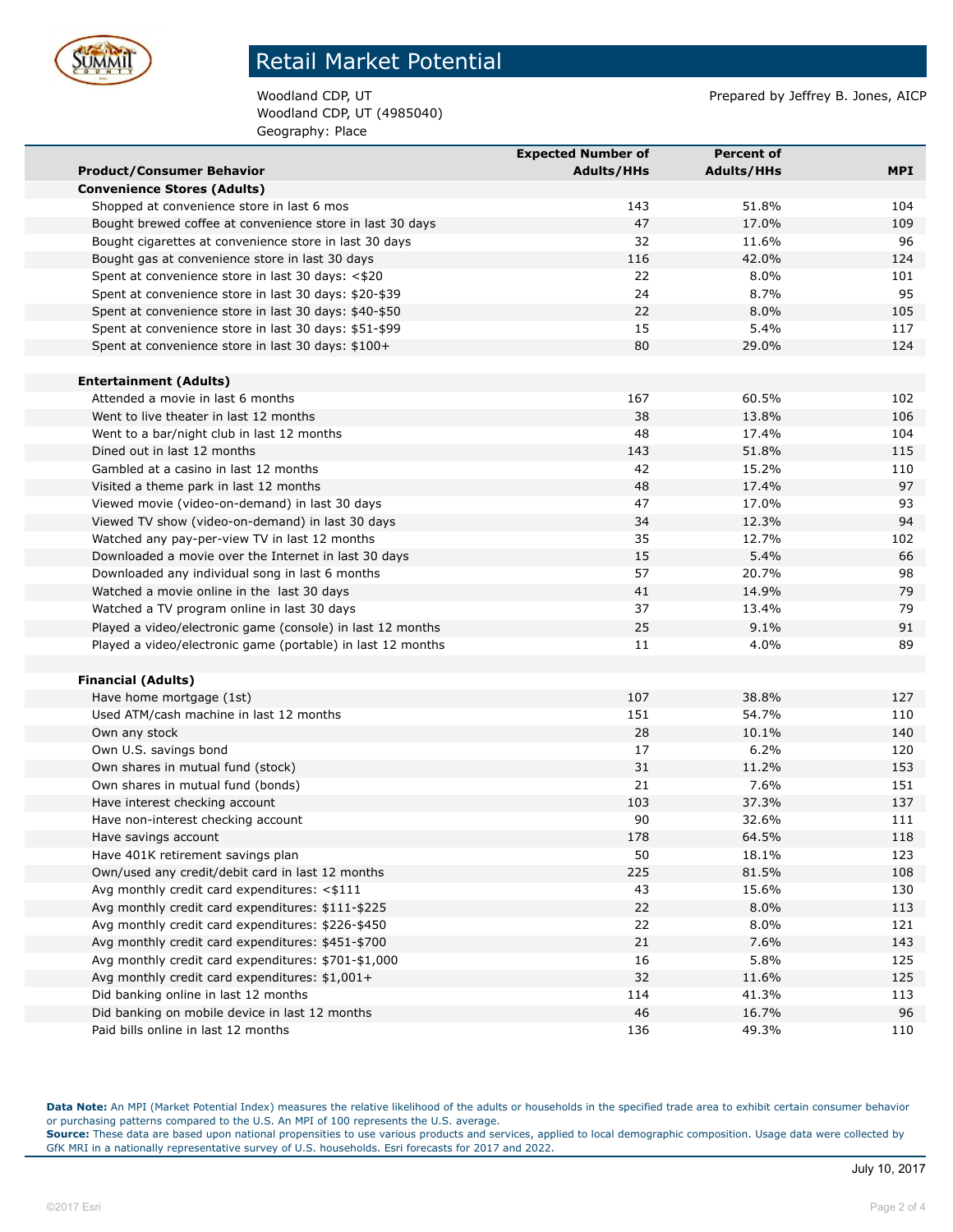

Woodland CDP, UT (4985040) Geography: Place

Woodland CDP, UT **Prepared by Jeffrey B. Jones, AICP** 

|                                                                                                        | <b>Expected Number of</b> | <b>Percent of</b> |            |
|--------------------------------------------------------------------------------------------------------|---------------------------|-------------------|------------|
| <b>Product/Consumer Behavior</b>                                                                       | <b>Adults/HHs</b>         | <b>Adults/HHs</b> | <b>MPI</b> |
| <b>Grocery (Adults)</b>                                                                                |                           |                   |            |
| Used beef (fresh/frozen) in last 6 months                                                              | 92                        | 73.6%             | 106        |
| Used bread in last 6 months                                                                            | 120                       | 96.0%             | 102        |
| Used chicken (fresh or frozen) in last 6 months                                                        | 90                        | 72.0%             | 104        |
| Used turkey (fresh or frozen) in last 6 months<br>Used fish/seafood (fresh or frozen) in last 6 months | 24<br>71                  | 19.2%<br>56.8%    | 121<br>104 |
| Used fresh fruit/vegetables in last 6 months                                                           | 112                       | 89.6%             | 103        |
| Used fresh milk in last 6 months                                                                       | 113                       | 90.4%             | 103        |
| Used organic food in last 6 months                                                                     | 22                        | 17.6%             | 85         |
|                                                                                                        |                           |                   |            |
| <b>Health (Adults)</b>                                                                                 |                           |                   |            |
| Exercise at home 2+ times per week                                                                     | 89                        | 32.2%             | 111        |
| Exercise at club 2+ times per week                                                                     | 37                        | 13.4%             | 100        |
| Visited a doctor in last 12 months                                                                     | 224                       | 81.2%             | 107        |
| Used vitamin/dietary supplement in last 6 months                                                       | 152                       | 55.1%             | 105        |
|                                                                                                        |                           |                   |            |
| Home (Households)                                                                                      |                           |                   |            |
| Any home improvement in last 12 months                                                                 | 47                        | 37.6%             | 139        |
| Used housekeeper/maid/professional HH cleaning service in last 12                                      | 16                        | 12.8%             | 96         |
| Purchased low ticket HH furnishings in last 12 months                                                  | 21                        | 16.8%             | 103        |
| Purchased big ticket HH furnishings in last 12 months                                                  | 27                        | 21.6%             | 101        |
| Bought any small kitchen appliance in last 12 months                                                   | 28                        | 22.4%             | 101        |
| Bought any large kitchen appliance in last 12 months                                                   | 18                        | 14.4%             | 114        |
| <b>Insurance (Adults/Households)</b>                                                                   |                           |                   |            |
| Currently carry life insurance                                                                         | 151                       | 54.7%             | 126        |
| Carry medical/hospital/accident insurance                                                              | 208                       | 75.4%             | 109        |
| Carry homeowner insurance                                                                              | 178                       | 64.5%             | 137        |
| Carry renter's insurance                                                                               | 16                        | 5.8%              | 66         |
| Have auto insurance: 1 vehicle in household covered                                                    | 26                        | 20.8%             | 67         |
| Have auto insurance: 2 vehicles in household covered                                                   | 42                        | 33.6%             | 118        |
| Have auto insurance: 3+ vehicles in household covered                                                  | 46                        | 36.8%             | 170        |
|                                                                                                        |                           |                   |            |
| <b>Pets (Households)</b>                                                                               |                           |                   |            |
| Household owns any pet                                                                                 | 85                        | 68.0%             | 125        |
| Household owns any cat                                                                                 | 41                        | 32.8%             | 145        |
| Household owns any dog                                                                                 | 66                        | 52.8%             | 128        |
|                                                                                                        |                           |                   |            |
| <b>Psychographics (Adults)</b>                                                                         |                           |                   |            |
| Buying American is important to me                                                                     | 126                       | 45.7%             | 110        |
| Usually buy items on credit rather than wait                                                           | 30                        | 10.9%             | 89         |
| Usually buy based on quality - not price                                                               | 49                        | 17.8%             | 97         |
| Price is usually more important than brand name                                                        | 69                        | 25.0%             | 94         |
| Usually use coupons for brands I buy often                                                             | 55                        | 19.9%             | 110        |
| Am interested in how to help the environment                                                           | 33                        | 12.0%             | 72         |
| Usually pay more for environ safe product                                                              | 30                        | 10.9%             | 81         |
| Usually value green products over convenience                                                          | 25                        | 9.1%              | 84         |
| Likely to buy a brand that supports a charity                                                          | 90                        | 32.6%             | 93         |
|                                                                                                        |                           |                   |            |
| <b>Reading (Adults)</b>                                                                                |                           |                   |            |
| Bought digital book in last 12 months                                                                  | 43                        | 15.6%             | 110        |
| Bought hardcover book in last 12 months                                                                | 59                        | 21.4%             | 104        |
| Bought paperback book in last 12 month                                                                 | 83                        | 30.1%             | 101        |
| Read any daily newspaper (paper version)                                                               | 81                        | 29.3%             | 121        |
| Read any digital newspaper in last 30 days                                                             | 105                       | 38.0%             | 112        |
| Read any magazine (paper/electronic version) in last 6 months                                          | 254                       | 92.0%             | 102        |

**Data Note:** An MPI (Market Potential Index) measures the relative likelihood of the adults or households in the specified trade area to exhibit certain consumer behavior or purchasing patterns compared to the U.S. An MPI of 100 represents the U.S. average.